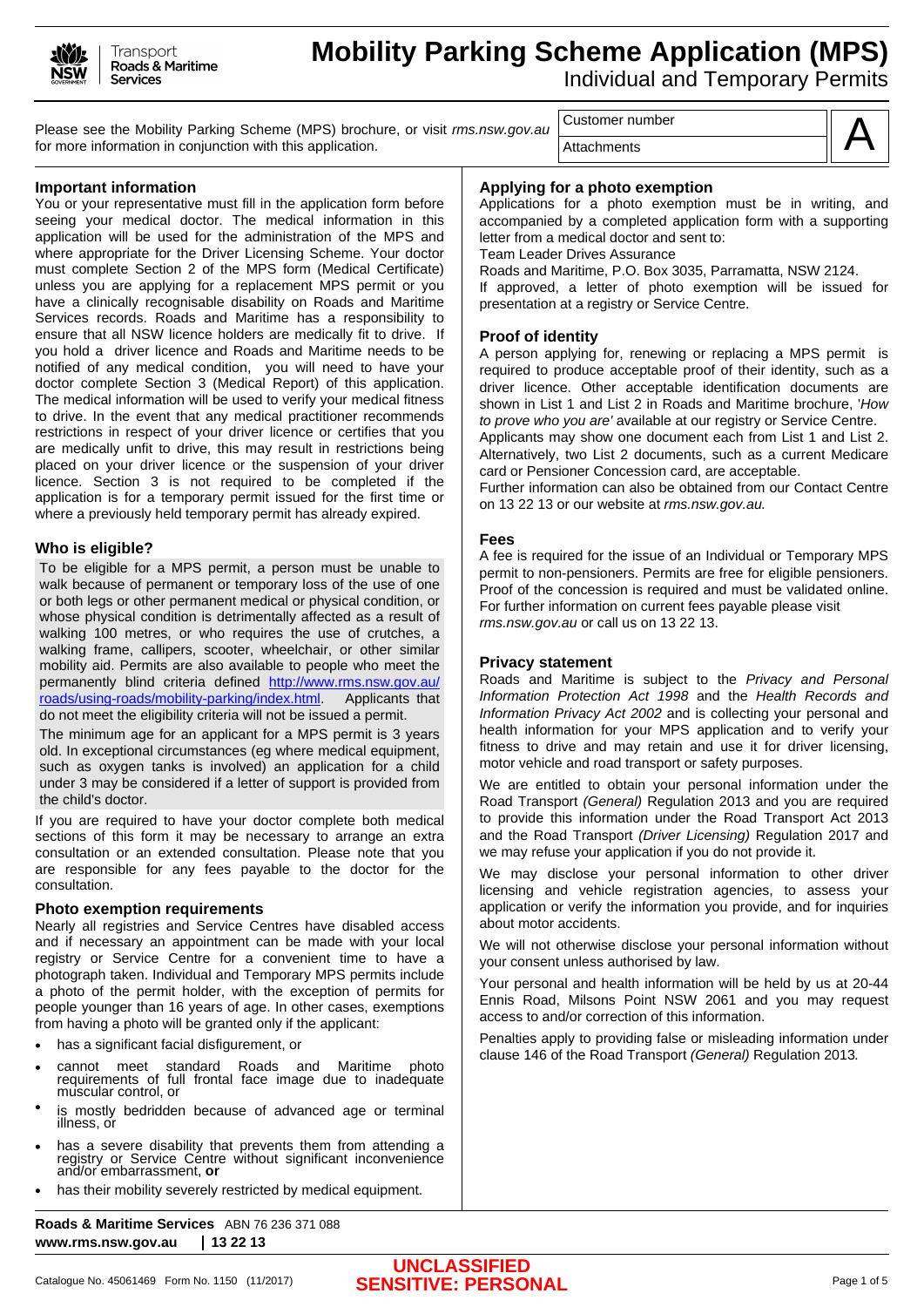| <b>ANYE</b>       | Transport        |
|-------------------|------------------|
| <b>NSW</b>        | Roads & Maritime |
| <b>GOVERNMENT</b> | Services         |

# **Mobility Parking Scheme Application (MPS)**

| <b>Individual and Temporary Permits</b> |  |  |
|-----------------------------------------|--|--|
|-----------------------------------------|--|--|

|                                                                                                          | Type of MPS permit needed<br>Temporary<br>Individual                                                                                                                                                                                           |                                                                                      | 4. Declaration by applicant<br>*Please read important Privacy Statement and warning on page 1<br>of this form.                                                                                                                                                                                                                                                                                                                                                                                                                                                                                                                                                              |      |                                 |      |
|----------------------------------------------------------------------------------------------------------|------------------------------------------------------------------------------------------------------------------------------------------------------------------------------------------------------------------------------------------------|--------------------------------------------------------------------------------------|-----------------------------------------------------------------------------------------------------------------------------------------------------------------------------------------------------------------------------------------------------------------------------------------------------------------------------------------------------------------------------------------------------------------------------------------------------------------------------------------------------------------------------------------------------------------------------------------------------------------------------------------------------------------------------|------|---------------------------------|------|
|                                                                                                          | <b>Type of Application</b><br>New<br>Renewal<br>Replacement                                                                                                                                                                                    |                                                                                      | I declare that the details in this application are true and complete<br>and that any MPS permit issued as a result of this application,<br>will only be used as set out in the Conditions of Use. I am aware<br>that information provided in this application is used for the MPS<br>and Driver Licensing Scheme.                                                                                                                                                                                                                                                                                                                                                           |      |                                 |      |
|                                                                                                          | Reason for replacement<br>Damaged<br>Defaced<br>Stolen<br>Lost<br><b>Confiscated</b><br>Changed details<br>Non receipt<br>of permit<br>including appearance<br>See page 5 for details. Please complete application including Q6 if applicable. |                                                                                      | I declare I have provided true and complete details to my medical<br>practitioner. I also consent to Roads and Maritime verifying the<br>information contained in this Medical Report with any medical<br>practitioner who provides a certification in respect of my fitness to<br>drive and any medical practitioner engaged by Roads and Maritime. I<br>recognise that my failure to consent to this verification may result in<br>Roads and Maritime being unable to determine whether or not I am<br>eligible to hold a driver licence and may result in restrictions being<br>placed on, the suspension of, or the cancellation of, any driver licence<br>that I hold. |      |                                 |      |
|                                                                                                          | <b>SECTION 1</b>                                                                                                                                                                                                                               |                                                                                      | I have read and understood the Privacy Statement attached to this                                                                                                                                                                                                                                                                                                                                                                                                                                                                                                                                                                                                           |      |                                 |      |
|                                                                                                          | 1. Details for Individual or Temporary MPS permit<br>Surname of applicant                                                                                                                                                                      |                                                                                      | form.<br>Signature of applicant                                                                                                                                                                                                                                                                                                                                                                                                                                                                                                                                                                                                                                             |      | Date                            |      |
|                                                                                                          |                                                                                                                                                                                                                                                |                                                                                      |                                                                                                                                                                                                                                                                                                                                                                                                                                                                                                                                                                                                                                                                             |      |                                 |      |
|                                                                                                          | Given names                                                                                                                                                                                                                                    |                                                                                      | Complete the declaration at 6 if you are unable to return your                                                                                                                                                                                                                                                                                                                                                                                                                                                                                                                                                                                                              |      | Day<br>Month                    | Year |
|                                                                                                          |                                                                                                                                                                                                                                                |                                                                                      | current permit                                                                                                                                                                                                                                                                                                                                                                                                                                                                                                                                                                                                                                                              |      |                                 |      |
|                                                                                                          | <b>Residential address</b>                                                                                                                                                                                                                     |                                                                                      | 5. Declaration by applicant's representative<br>*Please read important Privacy Statement and warning on page 1<br>of this form.                                                                                                                                                                                                                                                                                                                                                                                                                                                                                                                                             |      |                                 |      |
|                                                                                                          |                                                                                                                                                                                                                                                |                                                                                      | I declare that the details in this application are true and complete and                                                                                                                                                                                                                                                                                                                                                                                                                                                                                                                                                                                                    |      |                                 |      |
|                                                                                                          | Postcode                                                                                                                                                                                                                                       |                                                                                      | that the applicant is aware that any MPS permit issued as a result of<br>this application is only to be used as set out in the Conditions of Use.                                                                                                                                                                                                                                                                                                                                                                                                                                                                                                                           |      |                                 |      |
|                                                                                                          | Date of birth<br>Customer no. (if known)                                                                                                                                                                                                       |                                                                                      | I understand that my "personal information" is being collected as the<br>representative of the applicant for a MPS permit.                                                                                                                                                                                                                                                                                                                                                                                                                                                                                                                                                  |      |                                 |      |
|                                                                                                          |                                                                                                                                                                                                                                                |                                                                                      | Name of applicant's representative (please print)                                                                                                                                                                                                                                                                                                                                                                                                                                                                                                                                                                                                                           |      |                                 |      |
|                                                                                                          | Day<br>Month<br>Year                                                                                                                                                                                                                           |                                                                                      |                                                                                                                                                                                                                                                                                                                                                                                                                                                                                                                                                                                                                                                                             |      |                                 |      |
|                                                                                                          | <b>Sex</b><br>Female<br>Male                                                                                                                                                                                                                   |                                                                                      |                                                                                                                                                                                                                                                                                                                                                                                                                                                                                                                                                                                                                                                                             |      |                                 |      |
|                                                                                                          | 2. Do you hold or have you ever held a licence to drive or                                                                                                                                                                                     |                                                                                      | Signature of applicant's representative                                                                                                                                                                                                                                                                                                                                                                                                                                                                                                                                                                                                                                     |      | Date                            |      |
|                                                                                                          | ride or a NSW Photo Card/Proof of Age Card in NSW in<br>the above name or in another name?                                                                                                                                                     |                                                                                      |                                                                                                                                                                                                                                                                                                                                                                                                                                                                                                                                                                                                                                                                             |      | Day<br>Month                    | Year |
|                                                                                                          | now go to 4<br>Nο                                                                                                                                                                                                                              |                                                                                      | 6. Declaration for non-return of permits                                                                                                                                                                                                                                                                                                                                                                                                                                                                                                                                                                                                                                    |      |                                 |      |
|                                                                                                          | Other<br>Yes                                                                                                                                                                                                                                   |                                                                                      | This declaration must be signed if you are unable to return the current<br>permit as required.                                                                                                                                                                                                                                                                                                                                                                                                                                                                                                                                                                              |      |                                 |      |
|                                                                                                          | name                                                                                                                                                                                                                                           |                                                                                      | I declare that the MPS permit to be returned to Roads and Maritime is<br>not available because it is currently in use, lost, stolen, damaged, non<br>receipt or confiscated.                                                                                                                                                                                                                                                                                                                                                                                                                                                                                                |      |                                 |      |
|                                                                                                          | Date of<br>birth                                                                                                                                                                                                                               |                                                                                      | I understand that this permit is no longer valid and cannot be                                                                                                                                                                                                                                                                                                                                                                                                                                                                                                                                                                                                              |      |                                 |      |
|                                                                                                          | Day<br>Month<br>Year<br>3. Do any of the following statements apply to you?<br>(a) You hold a current or suspended NSW licence                                                                                                                 |                                                                                      | displayed in a vehicle. Once a new permit is issued, all previously held<br>permits must be returned to your nearest registry, Service Centre or<br>posted to Roads and Maritime, Team Leader Drives Assurance, PO<br>Box 3035, Parramatta NSW 2124.                                                                                                                                                                                                                                                                                                                                                                                                                        |      |                                 |      |
|                                                                                                          | now go to 4<br>No                                                                                                                                                                                                                              |                                                                                      | Signature of applicant or representative Date                                                                                                                                                                                                                                                                                                                                                                                                                                                                                                                                                                                                                               |      |                                 |      |
|                                                                                                          | Yes                                                                                                                                                                                                                                            |                                                                                      |                                                                                                                                                                                                                                                                                                                                                                                                                                                                                                                                                                                                                                                                             |      |                                 |      |
|                                                                                                          | Licence number<br>Licence class<br>Expiry date                                                                                                                                                                                                 |                                                                                      |                                                                                                                                                                                                                                                                                                                                                                                                                                                                                                                                                                                                                                                                             |      | Month<br>Day                    | Year |
|                                                                                                          | Day<br>Month<br>Year                                                                                                                                                                                                                           |                                                                                      | <b>Office use Registry / Agency / Service Centre</b><br><b>BUNDLE A</b>                                                                                                                                                                                                                                                                                                                                                                                                                                                                                                                                                                                                     |      |                                 |      |
| (b) Your licence is subject to medical review by Roads and<br>Maritime (including older driver reviews). |                                                                                                                                                                                                                                                | Mailing address checked on DRIVES (if applicable)<br><b>Proof of Identity Record</b> |                                                                                                                                                                                                                                                                                                                                                                                                                                                                                                                                                                                                                                                                             |      |                                 |      |
|                                                                                                          |                                                                                                                                                                                                                                                |                                                                                      | Stand alone or primary proof                                                                                                                                                                                                                                                                                                                                                                                                                                                                                                                                                                                                                                                |      | Secondary proof                 |      |
|                                                                                                          | Your doctor needs to complete Section 3<br>No                                                                                                                                                                                                  |                                                                                      |                                                                                                                                                                                                                                                                                                                                                                                                                                                                                                                                                                                                                                                                             |      |                                 |      |
|                                                                                                          | complete (c) below<br>Yes                                                                                                                                                                                                                      |                                                                                      | Document number                                                                                                                                                                                                                                                                                                                                                                                                                                                                                                                                                                                                                                                             |      | Secondary proof issue or E/Date |      |
|                                                                                                          | (c) You have an additional medical condition to report.<br>now go to 4<br>No                                                                                                                                                                   |                                                                                      |                                                                                                                                                                                                                                                                                                                                                                                                                                                                                                                                                                                                                                                                             |      |                                 |      |
|                                                                                                          | Your doctor needs to complete Section 3<br>Yes                                                                                                                                                                                                 |                                                                                      | Signature of CSR or agent                                                                                                                                                                                                                                                                                                                                                                                                                                                                                                                                                                                                                                                   |      |                                 |      |
|                                                                                                          |                                                                                                                                                                                                                                                |                                                                                      |                                                                                                                                                                                                                                                                                                                                                                                                                                                                                                                                                                                                                                                                             |      |                                 |      |
|                                                                                                          |                                                                                                                                                                                                                                                |                                                                                      |                                                                                                                                                                                                                                                                                                                                                                                                                                                                                                                                                                                                                                                                             |      |                                 |      |
|                                                                                                          | Note: See Important Information on page 1 of this form                                                                                                                                                                                         |                                                                                      | Staff number or ID                                                                                                                                                                                                                                                                                                                                                                                                                                                                                                                                                                                                                                                          | Date |                                 |      |
|                                                                                                          | about the need for your doctor to complete the Medical Report<br>(Section 3 of this application form).                                                                                                                                         |                                                                                      |                                                                                                                                                                                                                                                                                                                                                                                                                                                                                                                                                                                                                                                                             |      | Day<br>Month                    | Year |

**UNCLASSIFIED SENSITIVE: PERSONAL**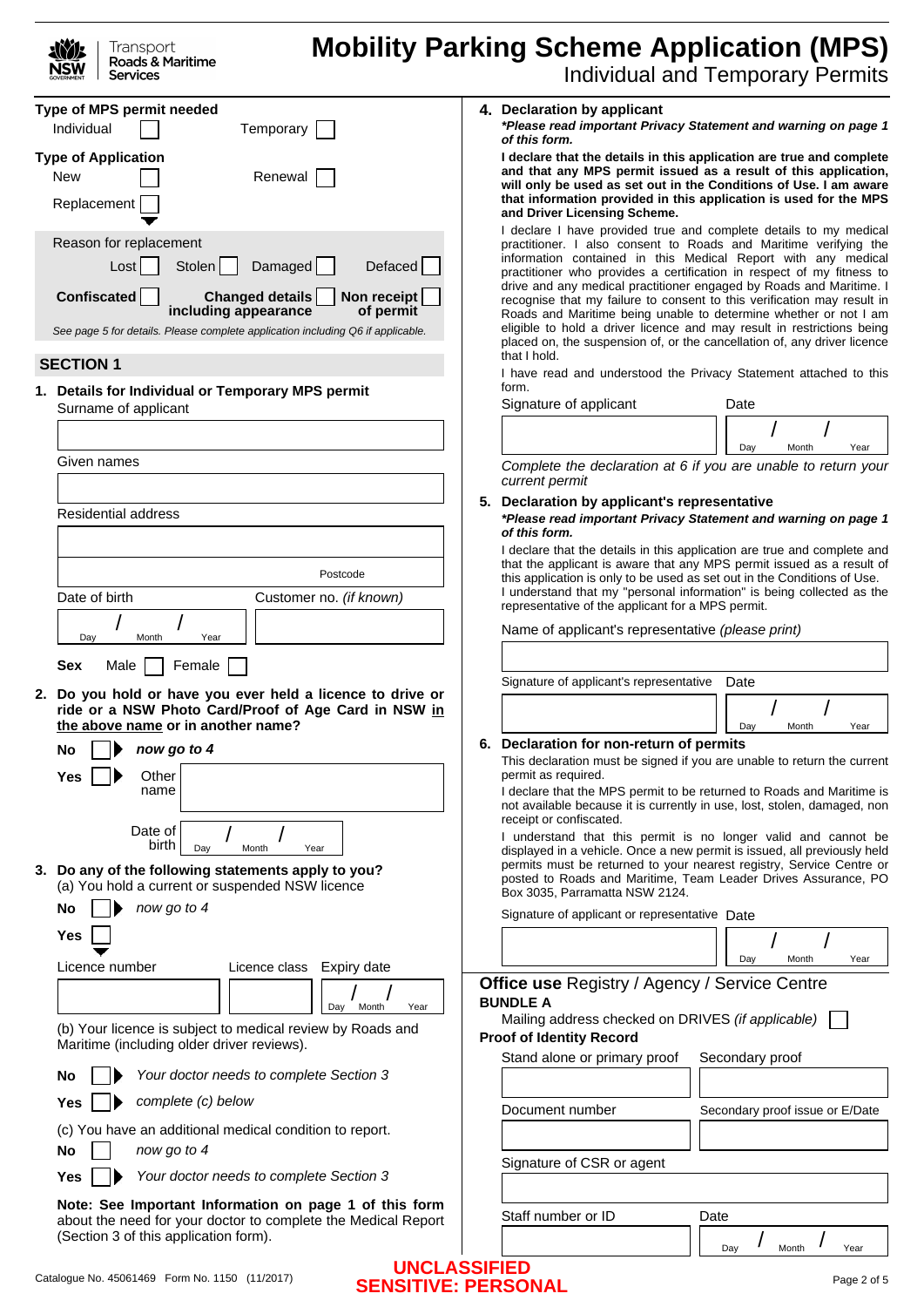#### **To be completed by a registered medical practitioner.**

# Medical Certificate

Please ensure that the applicant has filled in all personal details in Section 1 before signing the declaration below.

*The MPS is designed to maintain the independence of people with a mobility disability. Applicants that do not meet the eligibility criteria on*  page 1 must not be certified as eligible for a permit. It is important that *only people with medical conditions that severely affect their mobility are certified as meeting the scheme's eligibility criteria.*

Name of applicant

| Date of birth                                                                                              |                                        |  |  |  |
|------------------------------------------------------------------------------------------------------------|----------------------------------------|--|--|--|
| Month<br>Year<br>Day                                                                                       |                                        |  |  |  |
| I certify that I have examined the applicant shown above in<br>this form and the applicant's condition is: |                                        |  |  |  |
| One of the following clinically recognisable disabilities:                                                 |                                        |  |  |  |
| Paraplegia                                                                                                 | Chromosomal or syndromic<br>conditions |  |  |  |
| Quadriplegia                                                                                               | Neuro degenerative disorder            |  |  |  |
| Leg amputation                                                                                             | Neuro muscular disorder                |  |  |  |

Motor Neuron disease Cerebral palsy **Blindness** 

*OR another non-Clinically Recognisable Disability that meets the MPS eligibility criteria*

*(please specify)*

**Is the condition temporary?** Yes II No

If temporary, give period of disability  $\parallel$  months (no more than 6 months)

#### **Declaration by the registered medical practitioner**

*\*Please read important Privacy Statement and warning on page 1 of this form.*

I declare that the details in this application are true and complete. I understand that my "personal information" is being collected for confirmation of the MPS Application Medical Certificate.

**I certify that today I have examined the person shown as the applicant for a MPS permit AND this person meets the eligibility criteria for a MPS permit as shown on the front page of this form.**

| approach for a mile politic fute this poloon moots the enginemy<br>criteria for a MPS permit as shown on the front page of this form.<br>Practitioner's name (please print) | (please nominate type of specialist and/or assessment: e.g. neurologist,<br>cardiologist, geriatrician, occupational therapist driving assessment, etc)<br>Daylight hours only.<br>Modified vehicle - (please specify)                                                                                    |  |  |  |
|-----------------------------------------------------------------------------------------------------------------------------------------------------------------------------|-----------------------------------------------------------------------------------------------------------------------------------------------------------------------------------------------------------------------------------------------------------------------------------------------------------|--|--|--|
| <b>Business address</b>                                                                                                                                                     |                                                                                                                                                                                                                                                                                                           |  |  |  |
| Postcode<br>Provider number<br>Office telephone number<br>Signature                                                                                                         | <b>Recommend radius restriction</b><br>(not more than (tick box) from place of residence):<br>2km<br>5km<br>10km<br>15km<br>20km<br>40km<br>100km<br>30km<br>50km<br>75km<br><b>Treating Doctor or Medical Specialist's Details</b><br>(This section must be completed in all cases)<br>Signature<br>Date |  |  |  |
|                                                                                                                                                                             | Month<br>Day<br>Year                                                                                                                                                                                                                                                                                      |  |  |  |
| Date                                                                                                                                                                        | Doctor's name                                                                                                                                                                                                                                                                                             |  |  |  |
| Day<br>Year<br>Month                                                                                                                                                        | $($ continued novt nogel                                                                                                                                                                                                                                                                                  |  |  |  |

 **SECTION 3**

# **Medical Report**

Complete this section if the applicant has ticked the appropriate boxes for Question 3 in Section 1. See Important Information shown on front page of this form.

This section is required to determine if the applicant is medically fit to drive.

Please complete this Medical Report in accordance with the published national medical standards and guidelines **'Assessing Fitness to Drive'** for commercial and private vehicle drivers published by Austroads. Where medical fitness cannot be determined, you should refer the patient to an appropriate specialist. *All commercial drivers will require a specialist opinion for any serious medical condition.*

*Please note that any information that is not relevant to the patient's fitness to drive should not be included in the form.*  The completed medical form can be returned to the patient.

| <b>Treating Doctor or Medical Specialist's Certification</b> |  |
|--------------------------------------------------------------|--|
|                                                              |  |

Please confirm with your patient what class of licence they hold or wish to apply for, and refer to the appropriate medical standards as indicated in the national 'Assessing Fitness to Drive' medical standards. (i.e. private or commercial vehicle standards)

How long have you treated the patient: years months

Did you have knowledge of the patient's medical history before undertaking this examination:  $\Box$  No  $\Box$  Yes

#### **In my opinion the person subject to the report:**

- **Option 1 Meets the relevant medical criteria for an unconditional driver licence and requires no further periodic medical review**
- **Option 2 Does not meet the relevant medical criteria for an unconditional or conditional driver licence**
- **Option 3 Meets the relevant medical criteria for a conditional licence, subject to a periodic medical review:**

**Please indicate if any other conditional licence options are recommended:**

| Downgrade to a lower class of licence |  |
|---------------------------------------|--|
| (please indicate recommended class):  |  |

- Roads and Maritime driving assessment.
- $\Box$ Review by appropriate specialist and/or further assessment.

#### Catalogue No. 45061469 Form No. 1150 (11/2017) Page 3 of 5 **UNCLASSIFIED SENSITIVE: PERSONAL**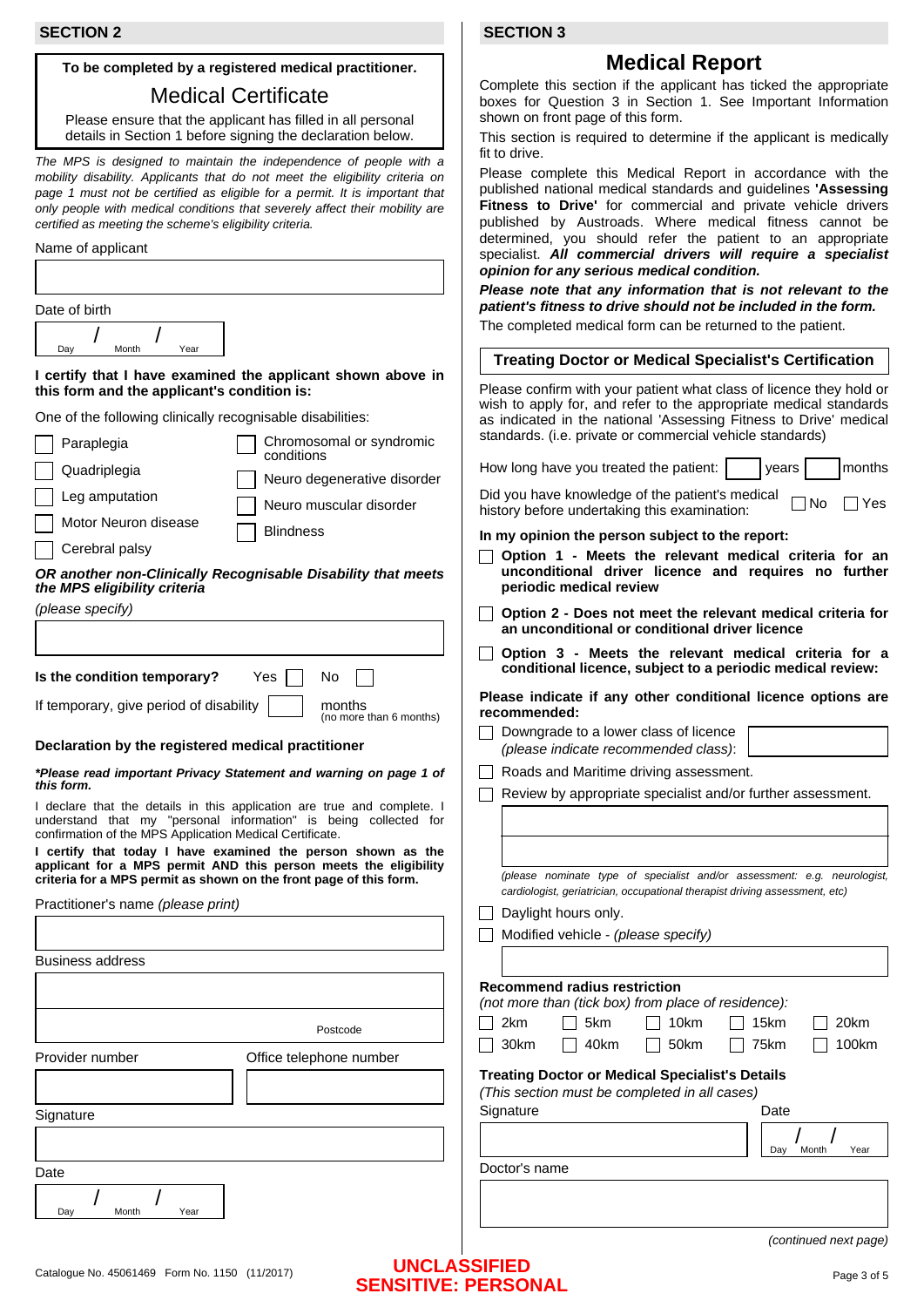| <b>1. VISION</b>                                                                                                                                                                                                                                      |                         |                | Head/Brain Injury<br>  Meniere's Disease     Vertigo                                                                                                                                                                                 |             |            |
|-------------------------------------------------------------------------------------------------------------------------------------------------------------------------------------------------------------------------------------------------------|-------------------------|----------------|--------------------------------------------------------------------------------------------------------------------------------------------------------------------------------------------------------------------------------------|-------------|------------|
| If the patient has a vision or eye disorder or visual field defect an<br>Optometrist or Ophthalmologist will need to complete this section.                                                                                                           |                         |                | Intellectual impairment                                                                                                                                                                                                              |             |            |
| Refer to Vision and Eye Disorders in 'Assessing Fitness to Drive'                                                                                                                                                                                     |                         |                | TIA/Syncope/Blackout: date of most                                                                                                                                                                                                   |             |            |
| publication for relevant visual standards.<br>Eye specialist details:                                                                                                                                                                                 |                         |                | recent episode:                                                                                                                                                                                                                      |             |            |
| Name<br>Date                                                                                                                                                                                                                                          |                         |                | Stroke: date of most recent episode:<br><u> and</u> the contract of most recent episode:                                                                                                                                             |             |            |
|                                                                                                                                                                                                                                                       |                         |                |                                                                                                                                                                                                                                      |             |            |
| Day<br>Signature<br>Tel No.                                                                                                                                                                                                                           | Month                   | Year           | Other: <u>with the contract of the contract of the contract of the contract of the contract of the contract of the contract of the contract of the contract of the contract of the contract of the contract of the contract of t</u> |             |            |
|                                                                                                                                                                                                                                                       |                         |                |                                                                                                                                                                                                                                      |             |            |
|                                                                                                                                                                                                                                                       |                         |                | <b>6. SLEEP DISORDER</b>                                                                                                                                                                                                             |             |            |
| Does your patient have a vision or eye disorder?                                                                                                                                                                                                      | ∣ ∣No                   | Yes            | Does the patient have a sleep disorder?                                                                                                                                                                                              | No          | $\Box$ Yes |
| If No, please go to visual acuity and binocular visual fields sections                                                                                                                                                                                |                         |                | (If No, go to Question 7. If Yes, please complete the following.)                                                                                                                                                                    |             |            |
| If Yes, please tick the appropriate condition(s):                                                                                                                                                                                                     |                         |                | Sleep Apnoea                                                                                                                                                                                                                         | No          | $\Box$ Yes |
| Monocular vision<br>Diplopia/Double vision                                                                                                                                                                                                            | Cataracts               |                | Narcolepsy                                                                                                                                                                                                                           | l INo       | $\Box$ Yes |
| Poor night vision<br>  Glaucoma                                                                                                                                                                                                                       | Macular degeneration    |                | Well controlled                                                                                                                                                                                                                      | ∏ No        | $\Box$ Yes |
| $\Box$ Other:<br><u> 1980 - Jan James James Barbara, president e</u>                                                                                                                                                                                  |                         |                | (Referral is required to an appropriate specialist for all commercial                                                                                                                                                                |             |            |
|                                                                                                                                                                                                                                                       |                         |                | drivers with a diagnosed Sleep Disorder.)                                                                                                                                                                                            |             |            |
| Is this condition corrected by wearing glasses or contacts? $\Box$ No                                                                                                                                                                                 |                         | Yes            |                                                                                                                                                                                                                                      |             |            |
| <b>Visual acuity:</b><br>Left<br>Right                                                                                                                                                                                                                | Together                |                | <b>7. MENTAL HEALTH/NERVOUS DISORDER</b><br>Does the patient have a mental                                                                                                                                                           |             |            |
| $6/$ $6/$<br>Uncorrected                                                                                                                                                                                                                              | 6/                      |                | health/nervous disorder?                                                                                                                                                                                                             | $\Box$ No   | $\Box$ Yes |
| $6/$ 6/<br>With glasses/contacts                                                                                                                                                                                                                      | 6/                      |                | (If No, go to Question 8. If Yes, please complete the following.)                                                                                                                                                                    |             |            |
| Are glasses or contacts worn for driving?                                                                                                                                                                                                             | ∣ ∣No                   | Yes            | Please tick the appropriate condition(s):                                                                                                                                                                                            |             |            |
| <b>Binocular visual fields:</b>                                                                                                                                                                                                                       |                         |                | $\Box$ Bipolar affective disorder $\Box$ ADHD<br>Schizophrenia                                                                                                                                                                       |             |            |
| Does your patient have a visual field defect?                                                                                                                                                                                                         | No                      | Yes            | Chronic depression □ Personality disorder                                                                                                                                                                                            | $\Box$ PTSD |            |
| If Yes - does binocular visual fields meet the required                                                                                                                                                                                               |                         |                | Anxiety disorder<br>$\Box$ Tourettes                                                                                                                                                                                                 |             |            |
| standards specified in 'Assessing Fitness to Drive'                                                                                                                                                                                                   | No                      | Yes            | Other: <u>with the contract of the contract of the contract of the contract of the contract of the contract of the contract of the contract of the contract of the contract of the contract of the contract of the contract of t</u> |             |            |
| 2. CARDIOVASCULAR DISEASE                                                                                                                                                                                                                             |                         |                | Does the patient require medication?                                                                                                                                                                                                 | $\Box$ No   | ∣ ∣Yes     |
| Does the patient have a cardiovascular condition? No                                                                                                                                                                                                  |                         | Yes            | If Yes - is the patient compliant with medication? $\Box$ No                                                                                                                                                                         |             | $\Box$ Yes |
| (If No, go to Question 3. If Yes, please complete the following.)                                                                                                                                                                                     |                         |                | Is the condition likely to affect driving?                                                                                                                                                                                           | No          | $\Box$ Yes |
| Please tick the appropriate condition(s):<br>Acute Myocardial Infarct<br>  Angina                                                                                                                                                                     |                         | Angioplasty    |                                                                                                                                                                                                                                      |             |            |
|                                                                                                                                                                                                                                                       |                         |                | 8. MUSCULOSKELETAL DISORDER                                                                                                                                                                                                          |             |            |
| Cardiac Arrest<br>  Heart Failure                                                                                                                                                                                                                     | CABG                    |                | Does the patient have a musculoskeletal disorder? $\Box$ No                                                                                                                                                                          |             | $\Box$ Yes |
| □ Cardiac Defibrillator (ICD) □ Heart Transplant                                                                                                                                                                                                      | Aneurysms               |                | (If No, go to Question 9. If Yes, please complete the following.)                                                                                                                                                                    |             |            |
| Congenital Disorders<br>  Pacemaker                                                                                                                                                                                                                   |                         |                | Please tick the appropriate condition(s):                                                                                                                                                                                            |             |            |
| Dilated Cardiomyopathy $\Box$ HCM Cardiomyopathy                                                                                                                                                                                                      |                         |                | Loss of limbs/digits or deformities: (specify)                                                                                                                                                                                       |             |            |
| Other: (relevant to<br>'Assessing Fitness to Drive') - The Context of the Context of the Context of the Context of the Context of the Context of the Context of the Context of the Context of the Context of the Context of the Context of the Contex |                         |                | Chronic pain<br>$\Box$ Severe arthritis                                                                                                                                                                                              |             |            |
| (N.B. If patient has an ICD implanted, they are not eligible to hold a commercial class                                                                                                                                                               |                         |                |                                                                                                                                                                                                                                      |             |            |
| of licence. Please refer to national guidelines.)                                                                                                                                                                                                     |                         |                | Is the condition likely to affect driving?                                                                                                                                                                                           | $\Box$ No   | $\Box$ Yes |
| 3. DIABETES                                                                                                                                                                                                                                           |                         |                |                                                                                                                                                                                                                                      |             |            |
| Does the patient have diabetes?                                                                                                                                                                                                                       | No                      | Yes            | <b>9. SUBSTANCE MISUSE</b>                                                                                                                                                                                                           |             |            |
| (If No, go to Question 4. If Yes, please complete the following.)                                                                                                                                                                                     |                         |                | Does the patient misuse/abuse Alcohol or Drugs?                                                                                                                                                                                      | No          | Yes        |
| Diabetes controlled by<br>  Insulin                                                                                                                                                                                                                   | Tablets /<br>other non  |                | (If No, go to Question 10. If Yes, please complete the following.)                                                                                                                                                                   |             |            |
|                                                                                                                                                                                                                                                       |                         | insulin agents | Does the patient abuse alcohol?                                                                                                                                                                                                      | No          | $\Box$ Yes |
| Is the patient compliant with medication?                                                                                                                                                                                                             | No.                     | 7 Yes          | Does the patient use illicit drugs?                                                                                                                                                                                                  | No          | $\Box$ Yes |
| Any end organ effects: (please specify)                                                                                                                                                                                                               |                         |                | Does the patient misuse prescription drugs?                                                                                                                                                                                          | No          | $\Box$ Yes |
| 4. EPILEPSY                                                                                                                                                                                                                                           |                         |                | Is the patient involved in appropriate<br>treatment program(s)?                                                                                                                                                                      | l INo       | Yes        |
| Does the patient have epilepsy?                                                                                                                                                                                                                       | No                      | ∏ Yes          | Any end organ effects: (please specify)                                                                                                                                                                                              |             |            |
| (If No, go to Question 5. If Yes, please complete the following.)                                                                                                                                                                                     |                         |                |                                                                                                                                                                                                                                      |             |            |
|                                                                                                                                                                                                                                                       |                         |                | 10.HEARING LOSS (required for commercial drivers only)                                                                                                                                                                               |             |            |
|                                                                                                                                                                                                                                                       |                         |                | Does the patient have severe hearing loss?                                                                                                                                                                                           | ∣ ∣No       | Yes        |
|                                                                                                                                                                                                                                                       |                         |                | (If Yes, referral is required to an appropriate ENT specialist or audiologist.)                                                                                                                                                      |             |            |
| Diagnosis confirmed by Specialist:                                                                                                                                                                                                                    | $\Box$ No               | ∏ Yes          | Comments on any condition likely to affect driving.<br>Append additional pages if necessary.                                                                                                                                         |             |            |
| <b>5. NEUROLOGICAL CONDITIONS</b><br>Does the patient have a neurological condition?                                                                                                                                                                  | No                      | ∣∣Yes          |                                                                                                                                                                                                                                      |             |            |
| (If No, go to Question 6. If Yes, please complete the following.)                                                                                                                                                                                     |                         |                |                                                                                                                                                                                                                                      |             |            |
| Please tick the appropriate condition(s):                                                                                                                                                                                                             |                         |                |                                                                                                                                                                                                                                      |             |            |
| <b>□ Dementia</b><br>  Aneurysms                                                                                                                                                                                                                      | $\Box$ Cerebral Palsy   |                |                                                                                                                                                                                                                                      |             |            |
| $\Box$ Brain tumour(s)<br>□ Multiple Sclerosis                                                                                                                                                                                                        | $\Box$ Parkinson's      |                |                                                                                                                                                                                                                                      |             |            |
|                                                                                                                                                                                                                                                       | (continued next column) |                |                                                                                                                                                                                                                                      |             |            |
|                                                                                                                                                                                                                                                       |                         |                | <b>IINCI ACCIEIED</b>                                                                                                                                                                                                                |             |            |